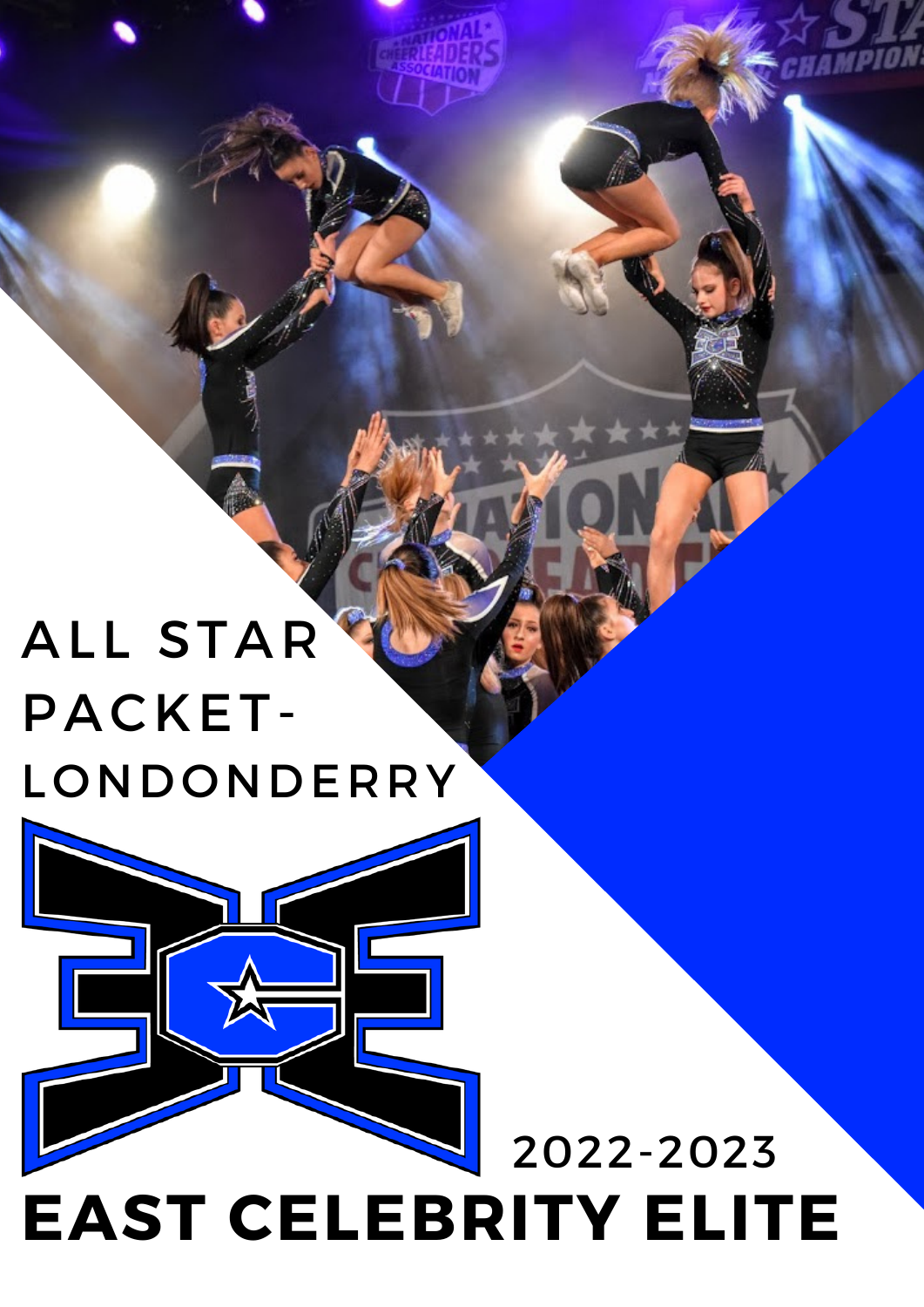### TABLE OF CONTENTS

- Welcome- Page 3
- Program Fees- Page 3-5
- Absences- Page 5-6
- Vacations- Page 7
- Injuries- Page 7
- Team Moms- Page 7
- Contacts- Page 7-8
- Schedules and Important Dates- Page 8-9
- Rules and Regulations- Page 9-12

**New this year-** All forms are now digital and will be sent out with your athletes team placement. All forms must be completed online by June 30th.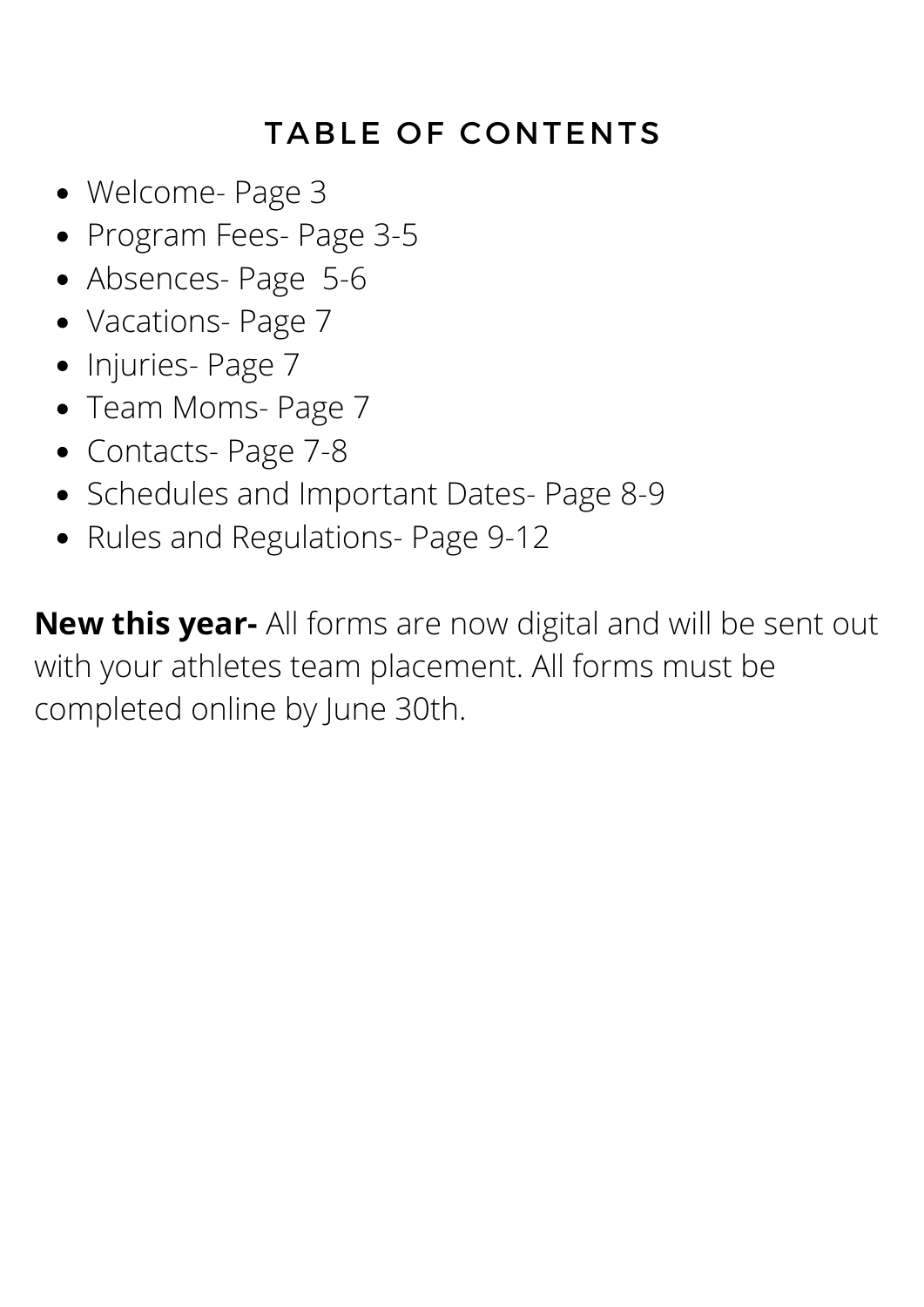## WELCOME TO EAST CELEBRITY ELITE'S COMPETITIVE ALL-STAR CHEER PROGRAM! WHAT TO EXPECT AT EAST CELEBRITY ELITE IN 2022-2023:

- Teams for all ages and ability levels.
- Expert training in a safe, fun and positive atmosphere.
- Top notch tumbling instruction from some of the industry's best tumbling coaches.
- A professional, knowledgeable and caring staff who deliver excellent training while instilling values of teamwork, dedication, and cooperation to all of our athletes.

To all of our current ECE families, thank you for your continued loyalty and support. You are what makes ECE the best gym in New England. If you are new to ECE this season, we feel fortunate that you have chosen our gym as your home for the 2022-2023 season and we welcome you to our family! We ask that you and your parent/guardian review this packet and read EVERY PAGE.

You will not be allowed to participate in any classes, practices, camps, clinics, or choreography sessions until these important items are returned with the proper signatures.

East Celebrity Elite is home to the 2015, 2017, and 2019 World Champions. All of our teams from Levels 1-6 have won hundreds of National Titles, Grand Championships, Choreography Awards, as well as 8 Summit Titles. Our program is very competitive, and we strive to push our athletes to succeed in a motivating, positive, and competitive environment.

### 2022-2023 PROGRAM FEES

It is our goal in this packet to provide all East Celebrity Elite cheerleaders and families with a cost breakdown for the 2022-2023 season in its entirety. Please realize that some of these costs are ESTIMATES. When an exact cost is not available, we have tried to provide a price range. Often times we are asked by families to give a total cost for the entire season. This is difficult to do as there are many variables that can make costs fluctuate from one family to the next. For instance, some will participate in fundraising, while others will choose not to. Please realize that not all of these fees are due at one time, but are spread out throughout the year.

### TUITION FOR EAST CELEBRITY ELITE TEAMS ALL TEAMS - \$150 / MONTH

\*\*The first month of tuition is due the week of June 6th. Please note, the above price includes one open gym per week.

### MULTIPLE CHILDREN IN THE PROGRAM

- 1st Child | Full Price
- 2nd Child | 20% off
- 3rd Child | 50% off
- 4th Child | Free

Your tuition is the one fee that you will pay on a regular, monthly basis. All other fees are one time fees spread out throughout the season. There will be a fee of \$30 for any returned check.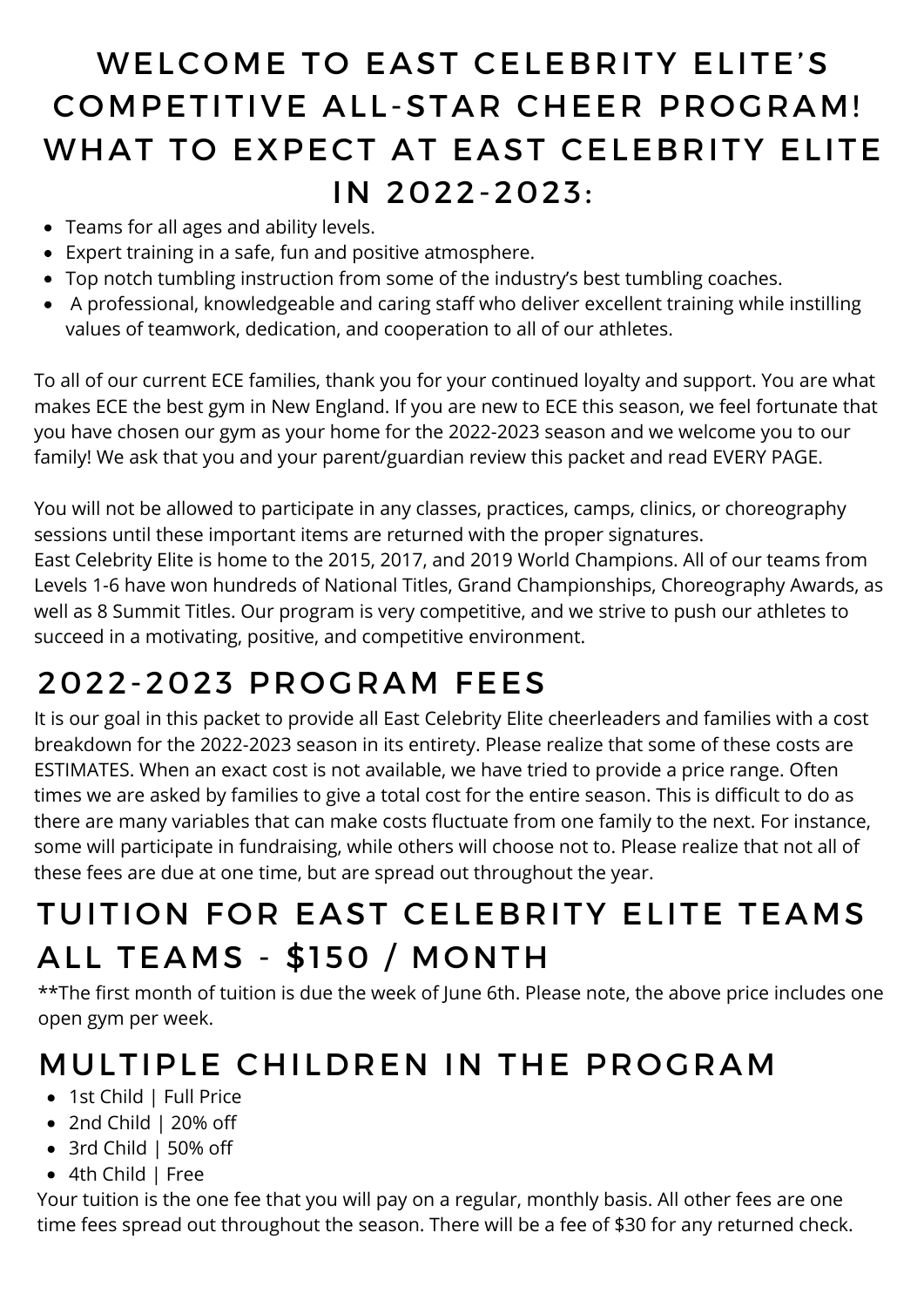# CHOREOGRAPHY, CLOTHING AND CAMP

#### FEES

Every child will be required to pay a choreography fee for their routine. We hire many professional choreographers and music producers. Your music fee is part of your choreography.

#### **CHOREOGRAPHY FEES**

 $•$  \$325

#### **CLOTHING FEES**

#### All Teams- \$220

This is your practice wear for the season. Clothing will include two practice outfits, two practice shirts, and a team scrunchie. This is an estimate and may fluctuate slightly.

#### **CAMP FEES**

Camp dates are currently scheduled for July 28th- August 1st. Exact times will be released once teams are chosen. Camp will be a commuter camp held at ECE Tewksbury. Each team will attend two out of four days of camp. Mini teams will attend 1 day of camp. Approximate Cost of Commuter Camp- \$250

#### **SNEAKERS**

Sneakers will be available for purchase in the Pro-Shop at your convenience. This is an additional cost separate from uniform. Sneakers may be purchased at any time during the season.

#### **UNIFORM/APPAREL**

Estimated costs of Uniform- \$475. Some used uniforms may be available at a discounted rate. Optional Warm Up Jacket- \$85 Competition Bow/Cuff and Team T-Shirt- \$75

#### **COMPETITION ENTRY FEES**

All teams at East Celebrity Elite will begin competing in December(if ready) and finish in April. A more detailed packet, listing all local and national competitions, will be released to families by the end of July. All competition entry fees will be added together and divided into installments spread throughout the fall/early winter months. We are currently waiting on some costs to be released by event producers, and are also in the process of deciding which events each team will attend for the 2022-2023 season. Previous season's competition fees were approximately \$1200 per person.

Once all travel plans are solidified, an exact cost breakdown of all entry fees will be released to families. The fundraising opportunities provided by our Booster Club can greatly reduce your entry fees for the season.

### FEE STRUCTURE

We will be charging seven, \$400 payments due the 15th of each month from June 15th- December 15th. This payment is in addition to monthly tuition. These payments will be applied towards your camp, practice wear, choreography, uniform, and competition fees. This fee is based on an APPROXIMATE cost as of this time. Please understand, once we have the exact cost of competition fees, uniforms, etc., you may have a credit that will be applied to your account, or a small balance that is owed.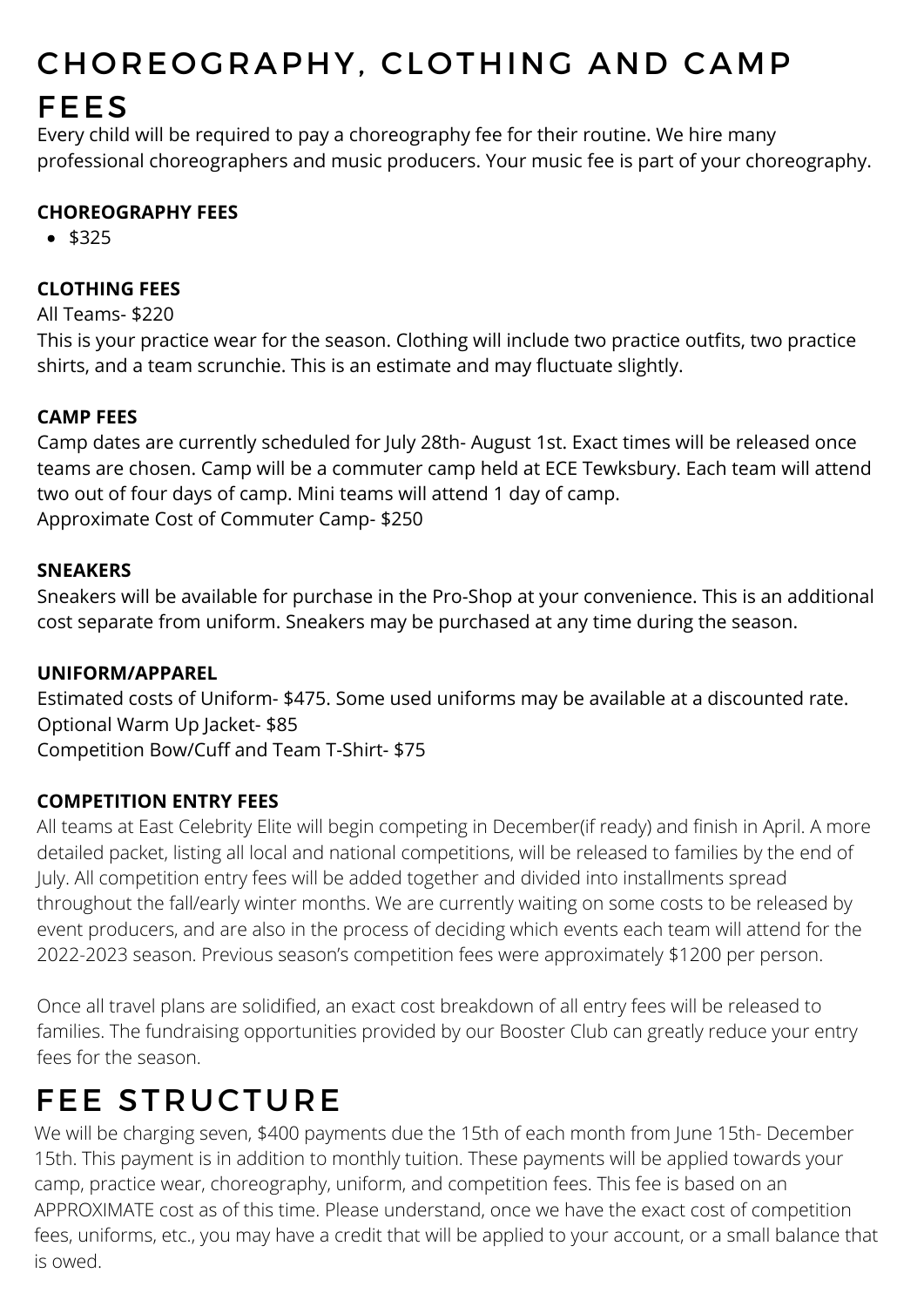#### **COST BREAKDOWN**

Due June 15th- \$400 Due July 15th- \$400 Due August 15th- \$400 Due September 15th- \$400 Due October 15th- \$400 Due November 15th- \$400 Due December 15th- \$400

### TRAVEL FEES

All families at East Celebrity Elite are responsible for their own airfare and hotel costs. East Celebrity Elite will provide room blocks (at certain events) and instructions to each family about how to secure these rooms.

# REFUNDS

#### **PLEASE READ THIS RULE THOROUGHLY**

MONIES ARE NON-REFUNDABLE AND NON TRANSFERABLE. Any payment for uniforms, competition fees, trips, tuitions, camps, clinics, choreography, etc. are non-refundable. You also lose the rights to any garments that you have paid for or put a deposit on. If your child decides to leave the program, or is asked to leave the program, you will not be reimbursed for any deposits or payments made.

East Celebrity Elite reserves the right to move an athlete from one team to another at any point in the season. ECE is NOT responsible for reimbursement for any travel arrangements if your child is moved from one team to another, made an alternate, or removed from the program.

Should ECE have to shut down due to a pandemic, health crisis, natural disaster, or any other event that is outside ECE's control, we will seek reimbursements for any events we are unable to attend. If a refund is issued to us we will refund our customers. If we are not refunded, we will not be able to issue refunds to our customers. Tuition will still be charged throughout any future closure. ECE will convert to a virtual platform in any instance where in person contact is prohibited.

# PAYMENT DUE DATES

Please be sure to adhere to the payment due dates, as your child will not be able to participate in any East Celebrity Elite practices with an outstanding balance. No child will be permitted to participate in any classes, open gyms, private lessons, etc. with a past due account. No child will be permitted to order merchandise from the Pro Shop with a past due account. **Please understand that by the end of July you will be receiving your travel/competition schedule, which will include all competition fees and due dates.** Accepted forms of payment are cash, check, money order, or credit card paid directly to the front desk/portal. **TEAM MOMS DO NOT COLLECT THESE FEES.**

# ABSENTEE POLICY

Every cheerleader is required to be at every practice, camp, choreography session, and special event. Please note that if you do not adhere to the above rules, you can be removed from the team. East Celebrity Elite reserves the right to remove any child from the program because of excessive excused absences as well. If your child has practice, and their sibling is traveling to a competition on another team, you will have to use an unexcused absence for the child missing practice.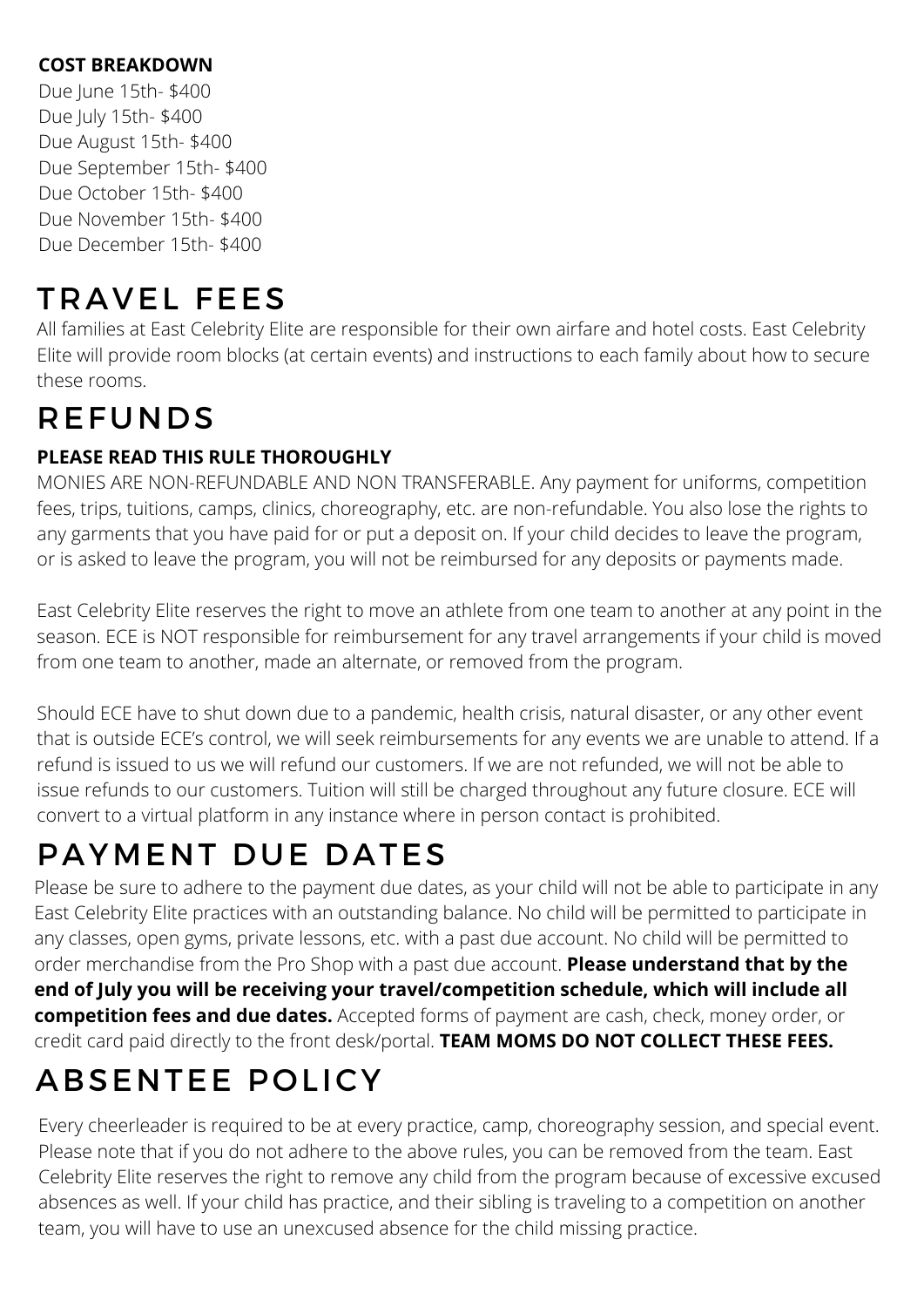Starting in September, each cheerleader will receive **TWO unexcused absences**, which can be used at your discretion. **Please note that you will not be able to use these unexcused absences during the week of a competition.** (ie, the two practices prior, that includes the weekday and weekend practice)

**Black Out Dates-** Teams attending NCA will not be permitted to use an unexcused absence 2 weeks prior to NCA. Worlds athletes will not be permitted to use an unexcused absence 2 weeks prior to Worlds.

Once you have used these two unexcused absences, you will be notified by your athlete's coach. If you miss another practice, you will be removed from the team. We suggest that you use these wisely, and only when necessary. This attendance policy has been put in effect to ensure that all cheerleaders participate with the same amount of commitment level. **THIS RULE WILL BE STRICTLY ENFORCED.** You cannot miss competitions for any reason.

Summer practice attendance is also very important, as we utilize these months for skill building purposes. We do want families to be able to vacation together during the summer months, but ask that no child miss more than two weeks of practice during the months of June, July, and August. You must provide any dates you will be missing to your coach in writing at the start of the season. If you are able to coordinate your own vacations with gym closings, it is much appreciated. East Celebrity Elite will be closed from:

July 1st- July 17th August 31st- September 5th (Some teams will have choreography during this time.)

## EXCUSED SCHOOL CHEER PRACTICES

#### East Celebrity Elite WILL go around the following:

**High School scheduled practices, games, competitions (FOOTBALL SEASON ONLY)** 1. We require that every cheerleader pass in a practice and game schedule at the beginning of each season. If your high school coach decides to add additional practices, these will not be excused. Please note, the only time we CANNOT accommodate your high school schedule is if your high school team practices on the same day and same time as your ECE practice.

East Celebrity Elite WILL NOT go around the following:

- **Youth Cheerleading/Pop Warner** 1.
- **Middle School Cheerleading** 2.

East Celebrity Elite WILL NOT allow the following:

- **Youth Cheerleading/Pop Warner (WINTER SEASON- beginning December 1st)** 1.
- **Middle/High School Competitive Cheer (WINTER SEASON- beginning December 1st)** 2.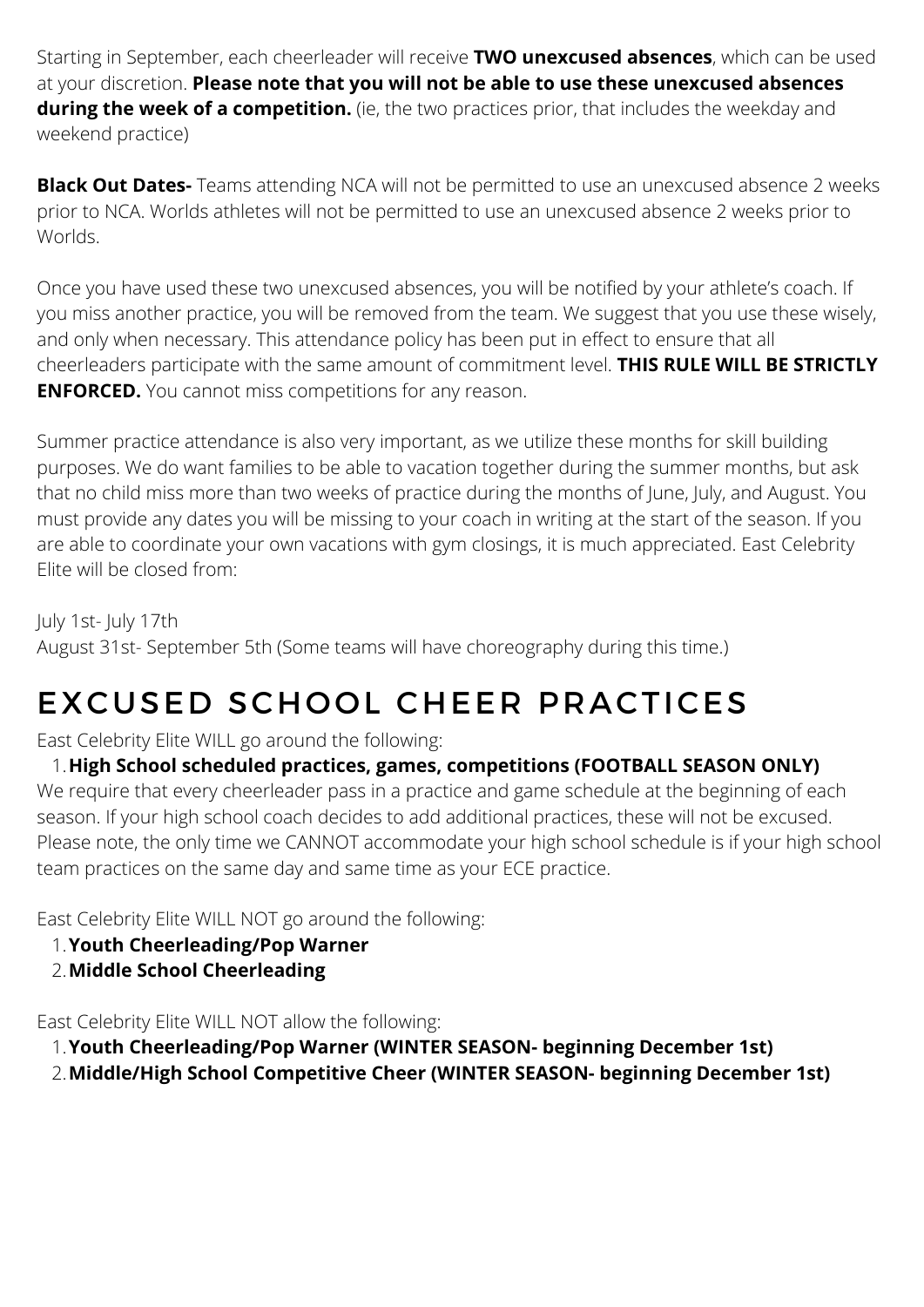# DIFFERENCE BETWEEN EXCUSED AND UNEXCUSED ABSENCES

An excused absence is an absence when a child is sick and has a doctor's note. If your child has a school event, and it is a grade on their report card, a note from the school is required. Unexcused absences can be used for school banquets, birthday parties, communions, etc. If your child is sick without a doctor's note, this is unexcused. We realize for situations such as the flu, migraine, etc., you do not always take your child to the doctor. This is why we give you two unexcused absences.

# INJURIES AND RETURNING TO PRACTICE/COMPETITION

A written doctor's release will be required for your child to return to practice following an injury. If a replacement is needed to temporarily fill in for competition, the athlete will return when they are released AND when it is the best fit for the team. If it is too much pressure, or if the time constraints are too small, we may have to delay the return of the athlete if it is better for the team. This decision will be made by the coaches and owners.

# VACATIONS

Please do not schedule any vacation plans for the Christmas or February School breaks. Senior Level 6 teams, do not schedule vacations in April because of Worlds. If you are new to the program, and have already scheduled vacations, please tell the coaches at your next practice. Vacationing in the summer months is allowed, but you must give your coaches those dates at the start of the season.

## TEAM MOMS

Each team at East Celebrity Elite will be assigned a "team mom". The function of the team mom is to help disseminate information, collect forms, organize functions, etc. You will be notified of your team mom once teams have been selected.

# CONTACT

Please feel free to contact an ECE Owner with any of your needs throughout the season. You can email us at any time. While you can speak to any of us regarding any and all issues, it will benefit you to contact specific people depending on your needs. Please use the info on the next page as a reference. Please **DO NOT contact coaches, owners, or front desk staff via Facebook Messenger.**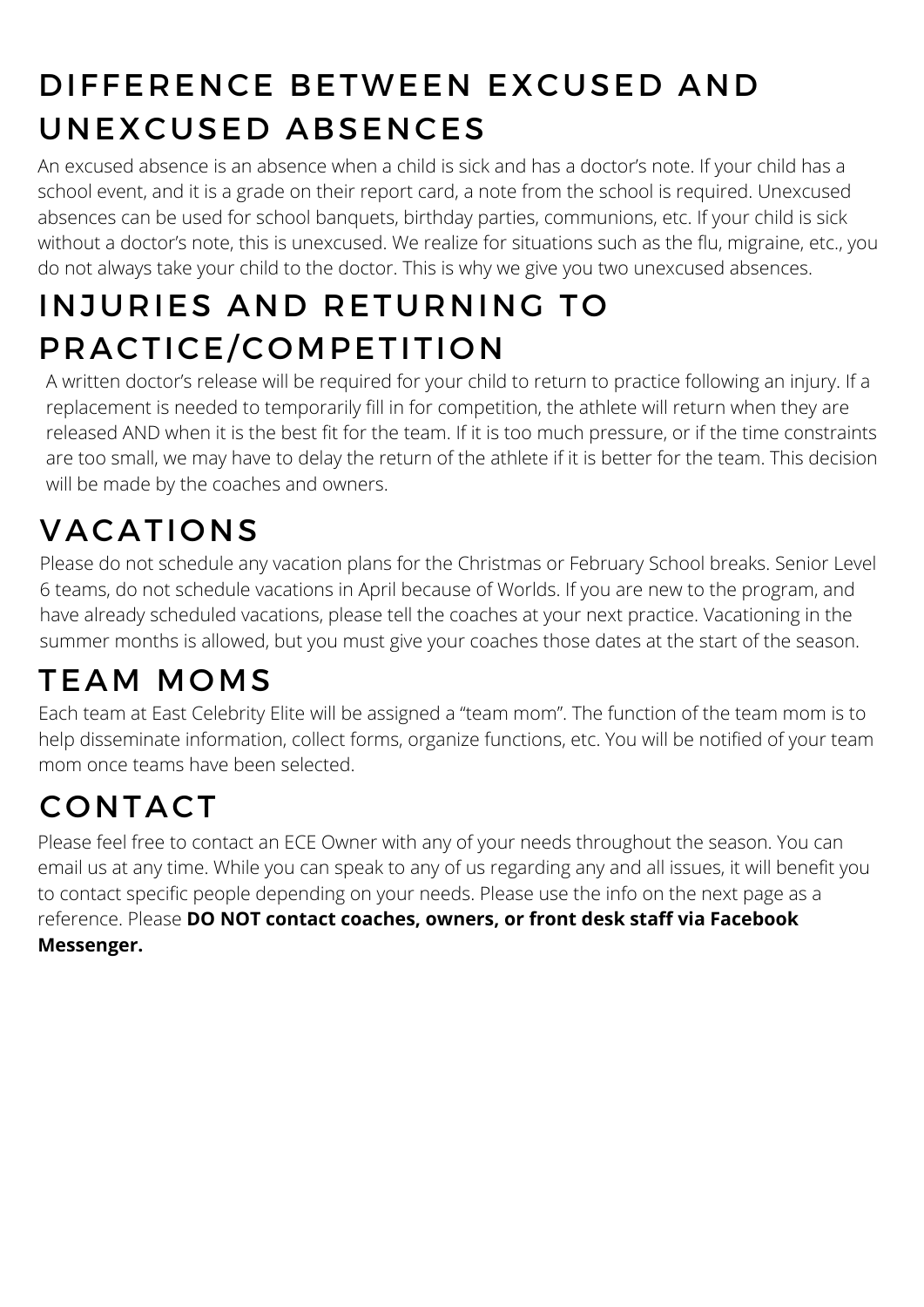**CLASSES/CLINICS:** To sign up for classes and clinics please email ECE.LondonderryNH@gmail.com

**BILLING/ACCOUNTS:** With any questions about your account, or to pay a balance please email ECE.LondonderryNH@gmail.com

**UNIFORMS/SNEAKERS:** Please contact Cheryl for all questions regarding uniforms and sneakers. Cheryl's Email: [CPasinato@varsity.com](mailto:CPasinato@varsity.com)

**PARENTAL CONCERNS/TEAM ISSUES:** Please contact Cassie with any issue you may have throughout the season. Please understand certain concerns will not be addressed (such as your child's placement in routine choreography).

#### **Gym Email:** [Info@ececheer.com](mailto:Info@ececheer.com)

ABSENCES: Please contact your coaches directly. You will receive their contact information once teams have been selected. Please do not leave a message on the gym phone, or contact any of the owners if your child is going to be absent. YOU MUST CONTACT THE COACHES DIRECTLY!

### PRACTICE SCHEDULES

All East Celebrity Elite teams will have their first practice beginning the week of June 6th. A complete practice schedule will be posted with your tryout results. There are two different schedules that will be provided to you when teams are formed.

**Summer Schedule:** The summer schedule will run from **June 6th- August 31st**. All Teams will practice twice per week, but during the months of June, July, and August, there are no scheduled practices on Saturdays or Sundays. Please note- this does not apply to choreography and camp dates, which can sometimes fall on the weekends.

Fall Schedule: September 6th, 2022-April 2023. All teams will practice twice per week for 2-3 hours per practice. One practice will be held on a weekday, and one practice will be held on either a Saturday or a Sunday. One hour of practice will be held with tumbling instructors.

### IMPORTANT DATES TO BLOCK OFF FOR THIS SEASON

Once our teams are put together, an exact choreography schedule will be released. East Celebrity Elite works with many professionals throughout the year, and will determine post-tryout which individuals will work best with each team. We have several choreographers who we do not have firm dates from as of yet, so some additional days and times will be added.

#### **CAMP DATES AND ROUTINE CHOREOGRAPHY BLOCKS:**

Camp dates are currently scheduled for July 28th- August 1st. Exact times will be released once teams are chosen. team will attend two out of four days of camp. Mini teams will attend 1 day of camp.

August 16th- 21st: Choreography with Ray Jasper (Worlds Teams/Junior Level 6)

August 14th-August 21st: Choreography with Wes Haley

August 9th- August 21st: Choreography In-House (Levels 1-3)

August 31st- September 2nd: Choreography with Andy. (Teams working with Andy will be notified after tryouts.)

Once teams are decided upon, we will give your exact days. Please realize there will be additional choreography dates during the fall months. Once those dates are secured, we will let you know immediately.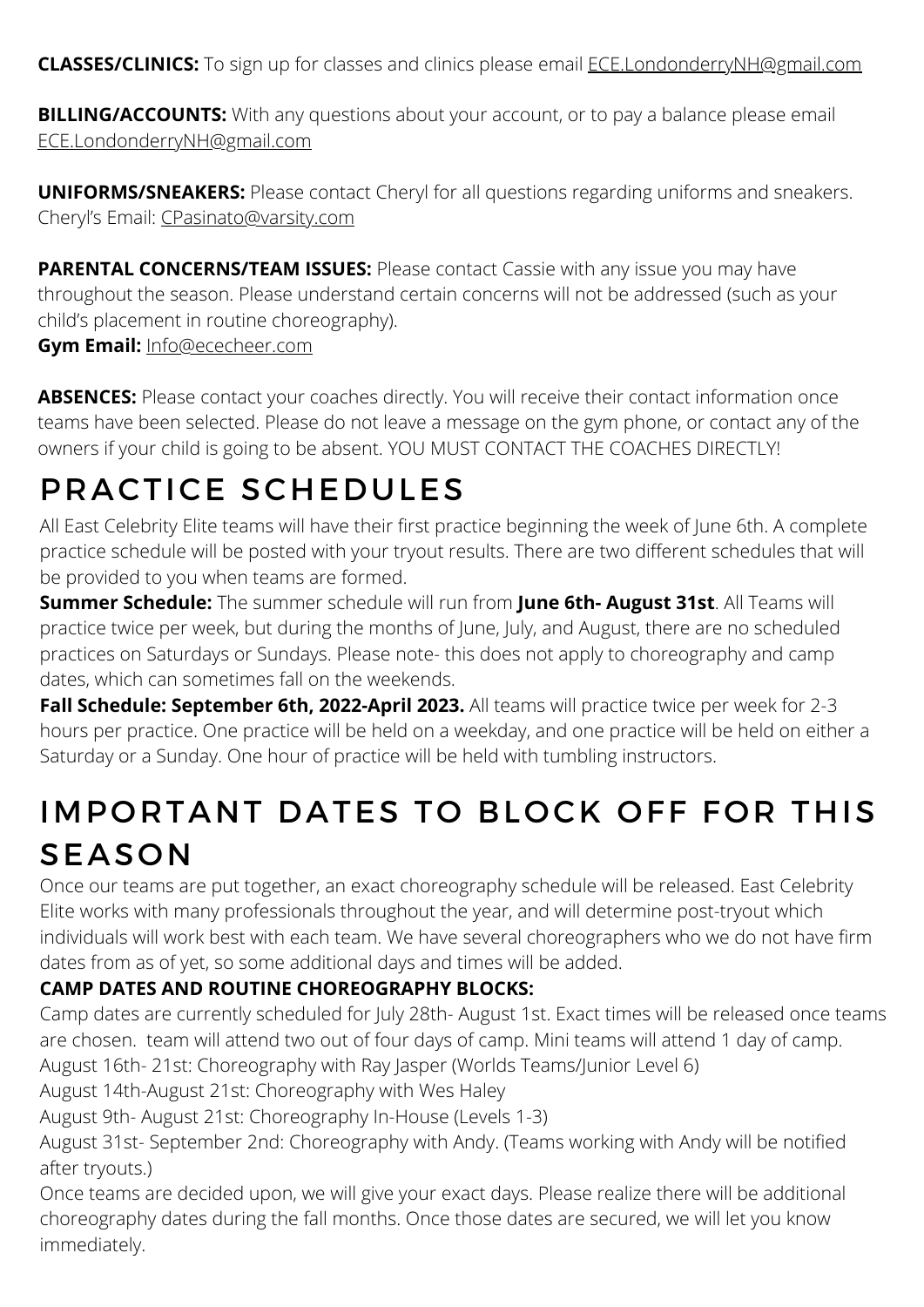# THE CHEERLEADING WORLDS | THE SUMMIT

All ECE teams who receive bids to The Cheerleading Worlds and The Summit will attend. These are two prestigious end of the year events at Disney World in Orlando, FL.

#### **FURTURE DATES:**

The Cheerleading Worlds: April 22nd-24th, 2023 The Summit: April 28th-30th, 2023

# RULES AND REGULATIONS-

### GENERAL

- Only registered athletes are allowed in the practice area. Siblings, family members, friends, etc. 1. are not allowed in the practice area. Students who are not in a class/private lesson must not be in the gym.
- All spectators in viewing area must keep conversation positive and refrain from criticizing other 2. children, coaches, etc. This area is intended to be for your enjoyment. If this area becomes a negative atmosphere, ECE reserves the right to close the viewing area.
- 3.The television in the parent viewing area will be turned on only during the last week of each month.
- 4. No food or gum in the gym.
- 5. All trash must be disposed of in proper trash receptacles.
- All choreography and music is highly protected and should not be shared, traded, shown, or 6. discussed with others. NO videos or music should be uploaded to any online site such as YouTube, Facebook, Twitter, Instagram, SoundCloud, etc.
- Every cheerleader AND parent must uphold the ideals and morals that the East Celebrity Elite 7. program abides by. That includes being a team player, showing respect for all members of all teams, including their own, other teams in the gym, and competing teams. No foul language should be used at any time while representing ECE. If for any reason we find that a cheerleader or a parent is not upholding these qualities, they will be asked to leave the program. No parent should speak negatively about any child in the program, including their own.
- East Celebrity Elite reserves the right to name alternates to any team in the program at any time 8. during the year. Any child that is an alternate is required to pay tuition.
- Please be aware that our employee office and staff room are exclusively for our staff. If you need 9. to speak to a coach or staff member during working hours please email the gym and we will schedule a meeting.
- 10. No parent should interrupt a coach or instructor during practice or class. If there is an issue that you need to discuss, please email the gym and we will schedule you a meeting.
- 11. No East Celebrity Elite cheerleader is allowed to compete with any other all-star program.
- 12. No cheerleader is allowed to wear any jewelry during practices or competitions.
- 13. All East Celebrity Elite members must wear ONLY East Celebrity Elite apparel during competitions. No pajama pants or street clothes are to be worn at any time. Also, no skirts are to be unbuttoned or top to be unzipped. We want our athletes to represent our gym in a positive way.

# PARKING RULES

Be sure to park in a designated spot in the parking lot. DO NOT block other tenants/businesses or block traffic. Violators will be towed at the car owner's expense.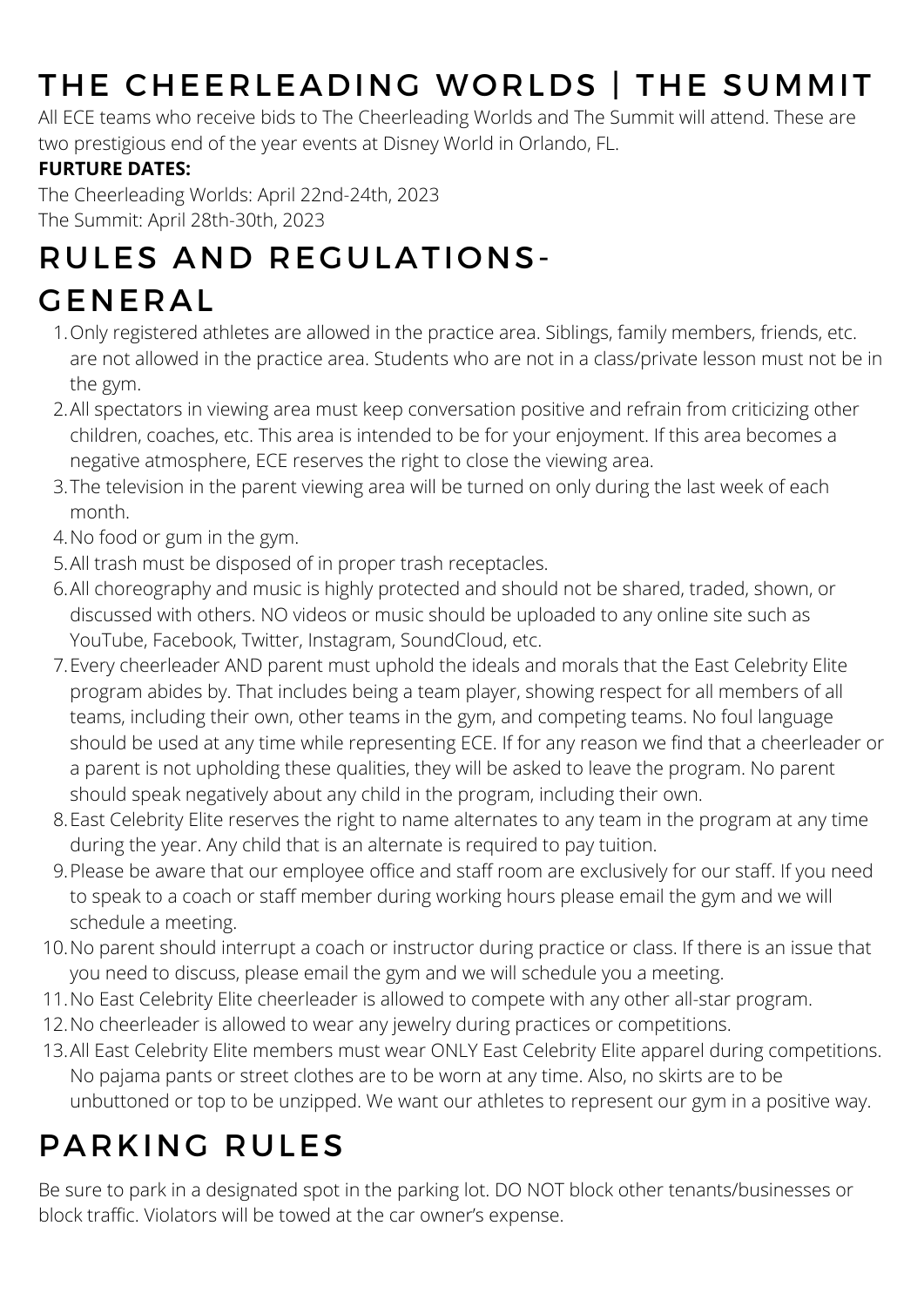# **WEBSITE**

- The ECE website and emails must be checked regularly for any and all updates. 1. [WWW.ECEcheer.com](http://www.ececheer.com/)
- 2.The website and email are our primary means of communication at East Celebrity Elite. Any information that needs to be disseminated to students and parents will be posted there and emailed to you via your team moms.
- All completed forms and information must be turned into the East Celebrity Elite office as 3. requested.
- Message boards and other areas of the website must be used appropriately. Abusive language or 4. inappropriate behavior will not be tolerated.

### HEALTH

- You must provide ECE with your current health insurance and emergency information. 1.
- 2. You must inform ECE of any medical condition that may limit or prevent participation in any activities.
- Immediately notify ECE of any injury sustained as a result of a sanctioned ECE activity. 3.
- Provide a written physician's note if you are unable to participate, including the duration of the 4. time that your participation is limited.
- Provide ECE with a list of medications that you are currently taking. 5.
- 6.All athletes must refrain from the use of illegal drugs, alcohol, tobacco, or any other harmful substances.

## DRESS CODE

- Athletes must maintain a groomed appearance and good personal hygiene at all times. 1.
- 2. Hair must be pulled out of face at practice and events.
- 3. While in any East Celebrity Elite clothing or representing the gym in any way, inside or outside of the gym, we expect each athlete to hold themselves at a high standard and to represent the gym in a dignified and positive manner.
- 4. Socks and sneakers must be worn at all times.
- Jewelry must be removed prior to meeting times. Coaches will not be responsible for holding 5. jewelry.
- 6. No colored nail polish at competitions.
- Dating age students may not show any public displays of affection while in an ECE uniform or 7. clothing. Hand holding is also not acceptable while in uniform.
- All athletes must be in full uniform for all award ceremonies. 8.

# EAST CELEBRITY ELITE CLOTHING/APPAREL

- 1. No one may use the East Celebrity Elite logo or name for any clothing, novelties, or any other use unless authorized by one of the owners.
- 2. Any items that are distributed to any of the East Celebrity Elite athletes, where money is being collected, must be authorized by the owners, and handled by the East Celebrity Elite Pro Shop.
- Anything created without approval will not be accepted, and cannot be worn in the East Celebrity 3. Elite gym, to any competitions, or to any East Celebrity Elite activities.
- PARENTS ARE NOT ALLOWED TO MAKE THEIR OWN APPAREL! THIS INCLUDES ECE, TEAM NAMES, 4.OR SLOGANS!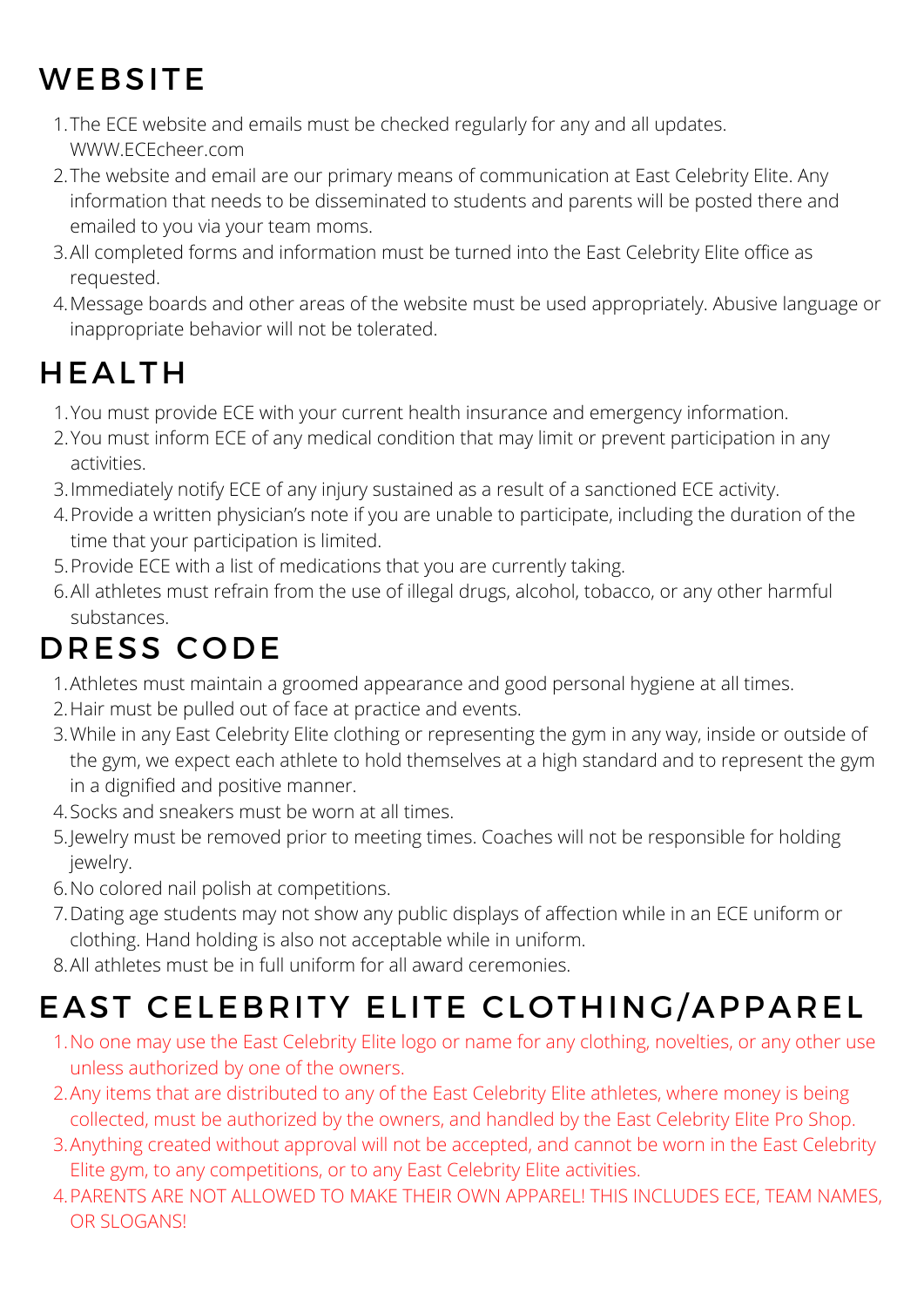# TRAVEL/COMPETITIONS

- All families must book their travel arrangements in a timely fashion. 1.
- 2. Please adhere to the hotel block time restraints and book your rooms within the allocated time frame. This will avoid any excess charges, and the hotel selling out.
- Athletes must not leave the gym to travel to an event prior to their last scheduled practices. You 3. must check with your coaches or refer to the website so that you will know the expected dates of departure. Anyone found to have booked their travel before the allowed date will be asked to change their travel plans, or the athlete may be replaced in the routine.
- ALL PARENTS MUST TRAVEL WITH THEIR CHILD ON ALL TRIPS. The East Celebrity Elite staff will 4. not be responsible for chaperoning your child. If you cannot attend for any reason, it is your responsibility to find a parent who is willing to chaperone your child and stay in their room.
- 5. Athletes must arrive to meeting times and competitions on time.
- 6. You must follow the designated travel dates, scheduled meeting times, activity times, etc. set forth by East Celebrity Elite at all competitions.
- All competition dates, venues, and itineraries will be released on the East Celebrity Elite website 7. as soon as we have the information.
- Athletes must be at travel competitions by 4pm on Friday, unless otherwise noted. 8.
- Any child who engages in ILLEGAL activity will be immediately removed from the East Celebrity 9. Elite program. This includes any alcohol or drug use, smoking cigarettes, and vaping. If there are any other illegal activities that are not listed, the above also applies.
- 10. When prizes are given to participants by event companies, only those who participate on the competition floor will receive those prizes.
- Any prize money (including paid bids to Worlds and The Summit) is the property of ECE, and shall 11. be dispersed at the discretion of the gym. No individual ECE member is entitled to any prize money won by a team. Example- A Worlds team is awarded a paid bid in January. Circumstances have caused the roster to change. The gym can decide that bid money is dispersed to those competing at Worlds, as opposed to those who competed at the bid-earning event.
- 12. You are representing East Celebrity Elite when you travel to a local or out of state competition. We take our reputation very seriously and have worked very hard to be regarded as a respectful program with high morals and ethics. We want to ensure that every child is safe, and in order to do this, we must enforce these rules to the highest degree. We expect all cheerleaders and parents to display a high level of sportsmanship at all times.

# SPORTSMANSHIP/CONDUCT

- Always set a positive example for others. 1.
- 2. Be respectful and courteous to everyone. This includes officials, security at competitions, cheerleaders from other teams, etc.
- 3. Refrain from using abusive language and physical confrontations of any sort.
- Accept placements and awards with dignity and class. 4.
- 5. Always cheer on other teams and gyms.
- 6. Remember that East Celebrity Elite has formed relationships with other gyms, competition companies, etc. throughout the years. You are expected to always uphold proper sportsmanship at all times.
- Remember that your coaching staff will deal with any scoring issues at events. This is not 7.something that parents or cheerleaders should discuss, and under no circumstances should any parent approach a judge or competition official for any reason.